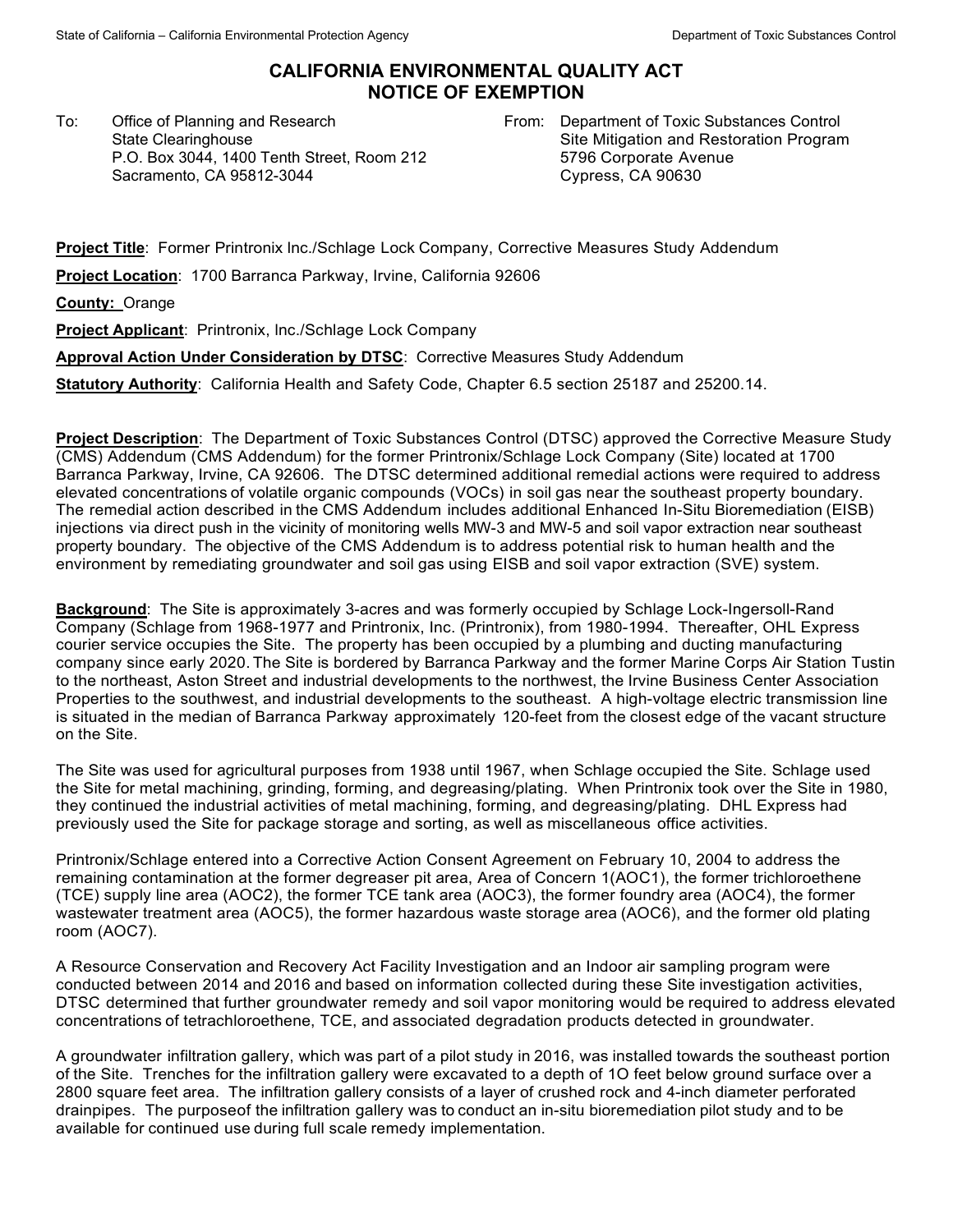Subsequently, DTSC approved the CMS on April 11, 2018 and a NOE was filed on April 12, 2018 - State Clearinghouse Number 2018048308. The CMS included groundwater injection program; in-situ bio-remediation in groundwater and soil gas monitoring. During post remedial monitoring, voes in soil gas were detected along the southern boundary of the Site, above the cleanup goals approved in the CMS. Consequently, DTSC determined that a CMS Addendum was necessary to address elevated soil gas concentrations at the Site boundary.

The remedy selected in the CMS Addendum included Enhanced In-Situ Bio-remediation in groundwater and soil gas monitoring. During post remedial monitoring for the initial CMS, VOCs in soil gas were detected along the southern boundary of the Site above the cleanup goals approved in the initial CMS. Consequently, DTSC determined additional remediation was required and a CMS Addendum was necessary to address elevated soil gas concentrations at the Site boundary.

**Project Activities**: The project activities consist of the following:

a. Enhanced In-Situ Bioremediation - Groundwater Remedy

After the Regional Water Quality Control Board issues a Waste Discharge Requirements (WDR) permit, the CMS Addendum proposes to continue with the implementation of the groundwater injection program that utilizes the existing infiltration gallery. No additional structures or equipment installation is proposed at this time. The program involves injection of an emulsified vegetable oil (EVO) and KB-1 microbial culture solution (non-pathogenic *Dehalococcoides sp., Geobacter sp.,* and *Methanomethy/ovorans sp.)* through the infiltration gallery in the groundwater contamination source area. Duration to implement the remedy will be approximately 1-6 months. In addition, groundwater monitoring will be conducted to evaluateVOC mass removal and concentration reduction in shallow groundwater beneath the Site.

b. Soil vapor extraction - Soil gas remedy

The CMS Addendum also identifies the operation of a soil vapor extraction (SVE) system to extract and capture contaminants in soil vapor. The goal of the SVE system is to minimize the indoor air exposure risk to the occupants of thebuilding. There is no current vapor intrusion risk to the occupants. The SVE system will be installed aboveground and is anticipated to consist of a 310 cubic feet per minute blower equipped with a moisture knockout tank and two 1,500-pound granular activated carbon vessels.

Wells MP-1 and MP-3 within the existing infiltration gallery are screened from approximately 5 to 15 ft below ground surface (bgs). Considering current water levels, each well has approximately 5 feet of exposed screen in the vadose zone. These two wells will be modified as SVE wells and piped, above ground, to the SVE system. Depending on the wells' performance, MP-1 and/or MP-3 will be operated to extract soil vapor from the subsurface.

• Baseline soil vapor samples will be collected and analyzed via mobile laboratory using United States Environmental Protection Agency Method 8260B prior to the start of the SVE system.

The SVE system will operate until asymptotic mass removal conditions are achieved (a plot of mass removal rate versus time decreases from its greatest point and levels out) at which point rebound will be assessed with periodic operation of the system and analyses and interpretation of soil vapor monitoring results

**Name of Public Agency Approving Project**: Department of Toxic Substances Control

**Name of Person or Agency Carrying Out Project**: Printronix, lnc./Schlage Lock Company.

**Exempt Status**: Categorical Exemption: [CCR Title 14, Sec. 15330]

## **Reasons Why Project is Exempt**:

- 1. The project is a minor action designed to prevent, minimize, stabilize, mitigate, or eliminate the release or threat of release of hazardous waste or hazardous substances.
- 2. The project will not exceed \$1 million in cost.
- 3. The project will be consistent with applicable State and local environmental permitting requirements.
- 4. The project does not involve the onsite use of a hazardous waste incinerator or thermal treatment unit.
- 5. The project does not involve the relocation of residences or businesses.
- 6. The project does not involve the potential release into the air of volatile organic compounds as defined